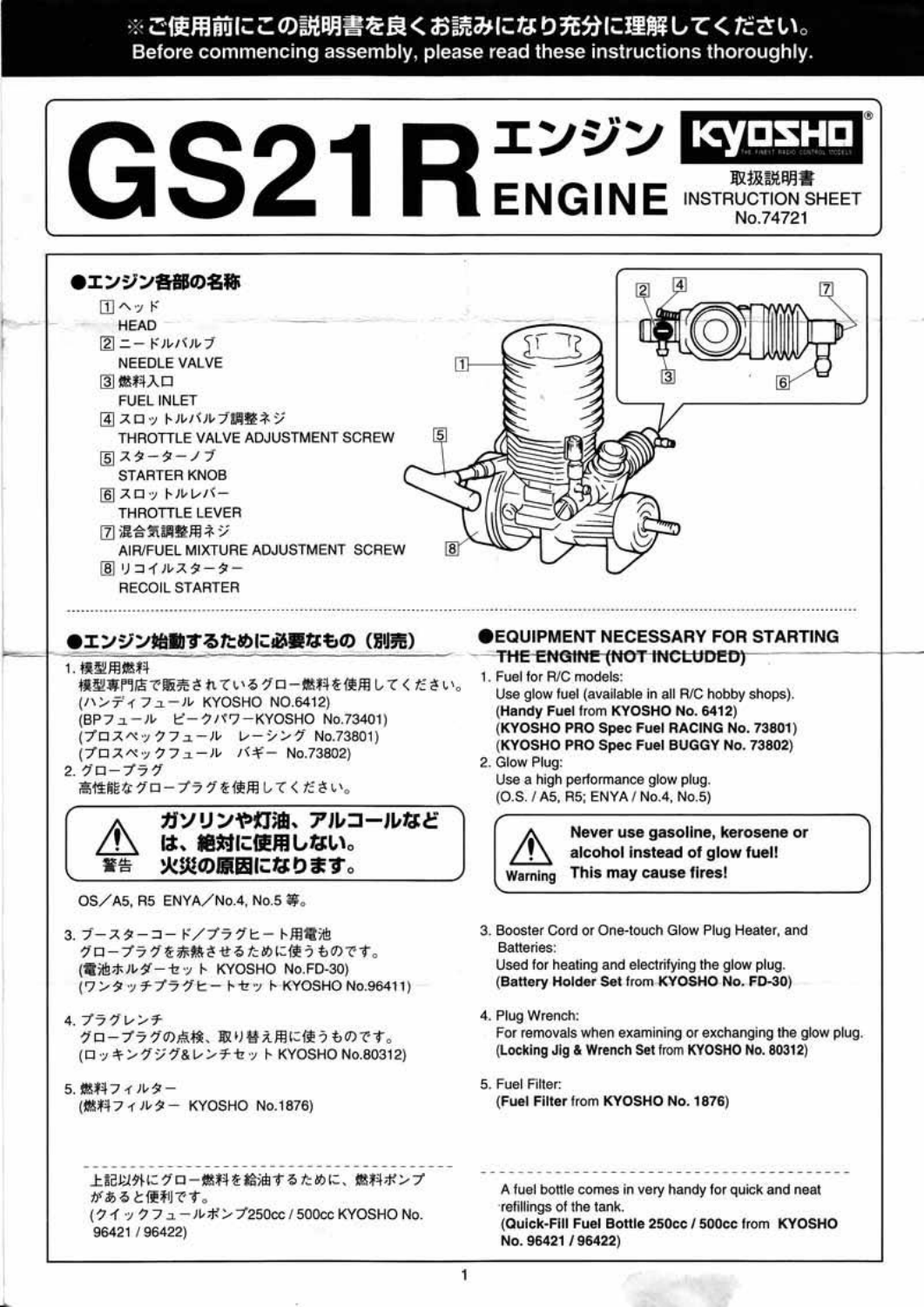## ●エンジンの搭載

エンジンの搭載方法は、各キットによって位置が異なる ため、必ずキットの説明書に従ってエンジン搭載を行っ てください。

### ●エンジンのならし運転前の調整部品標準位置

GS21Rエンジンのニードルバルブと混合気調整ネジを、 標準位置で調整してください。



(1)~2は、使用するグロープラグ、グロー燃料の種類 によって多少調整が必要になる場合があります。)



# ●エンジン始動とならし運転(ブレークイン)

下記の手順を参考にエンジン始動とならし運転を進めてく ださい。

- 1. ニードルバルブは始動時に、いっぱいまでしめた位置よ り、2と3/4回転ゆるめた位置にセットしてください。
- 2. 燃料タンクに燃料を入れます。スロットルレバーを全開 (ハイ)にし、チョーク (チョークボタン付の場合は、2~ 3回押す。ない場合は、キャブレターに燃料を2~3滴入れ る。) を行い、スロットルレバーをスローにします。
- 注意:燃料タンク内にゴミなどがないか、よく確認してから 燃料を入れてください。
- 3. グロープラグにブースターコード又は、ワンタッチプラ グヒートを使って通電 (赤熱) させます。
- 4. リコイルスターターノブを続けて数回 (20~30cm位) すば やく連続して引きます。
- 注意:ローブを50cm以上引かないで下さい。いっぱいで

### **SENGINE MOUNTING**

The position for mounting the engine depends largely on the model itself! Follow the instruction manual supplied with the model to mount the engine properly.

## ENGINE STARTING & BREAK-IN

Adjust the needle valve and air/fuel mixture adjustment screw to their standard position as follows:



Adjustments  $(1) - (2)$  may slighty vary according to the type of glow plug and glow fuel.



 $\overline{\mathbf{2}}$ 

As long as the engine is hot, avoid touching anything except the needle valve! If disregarding this warning, you get burned!

### DENGINE STARTING & BREAK-IN

Proceed as follows when starting and breaking the engine in:

- 1. Make sure the needle valve is unscrewed 2 and 3/4 turns from closed position.
- 2. Fill fuel into the tank. Move the throttle lever to the high position, prime the engine (push the choke button 2 - 3 times or put 2 - 3 drops of fuel directly into the carburetor) and move the throttle lever back to the slow throttle position.
- CAUTION: carefully check if no dirt or deposits clog the tank!
- 3. Attach the booster cord or one-touch glow plug heater to the engine in order to electrify the glow plug.
- 4. Quickly pull the recoil starter rope (starter knob) several times. Only pull out 20 - 30cm of cord.
- Caution: Be careful not to pull out more than 50cm of cord because you may tear it and the spring inside the

#### 引くと、ローフや内部のスフリンクか切れてしまう ことがあります。

5. エンジンが始動したら5~10秒位待った後、ブースターコ ード又は、ワンタッチプラグヒートをはずしてください。

6. 次に走行させますが、2~3タンクは全開にしないように してください。(ならし走行) それ以降のならし走行中も、いきなりハイパワーにしない で、ニードルを1/8回転ずつしめていき、エンジンをいた わるつもりでゆっくり走行させてください。 注意:1タンクごとに、必ず自然冷却してください。

recoil starter!

5. Once the engine is started, wait  $5 - 10$  seconds before detaching the booster cord or one-touch glow plug heater.

6. Run the engine another 2 ~ 3 tanks and make sure you do not apply full throttle. Also afterwards, do not increase RPM abruptly! Tighten the needle valve by 1/8 turns and continue to run the engine, handling it gently. Caution: After each tank, allow the engine to cool off naturally!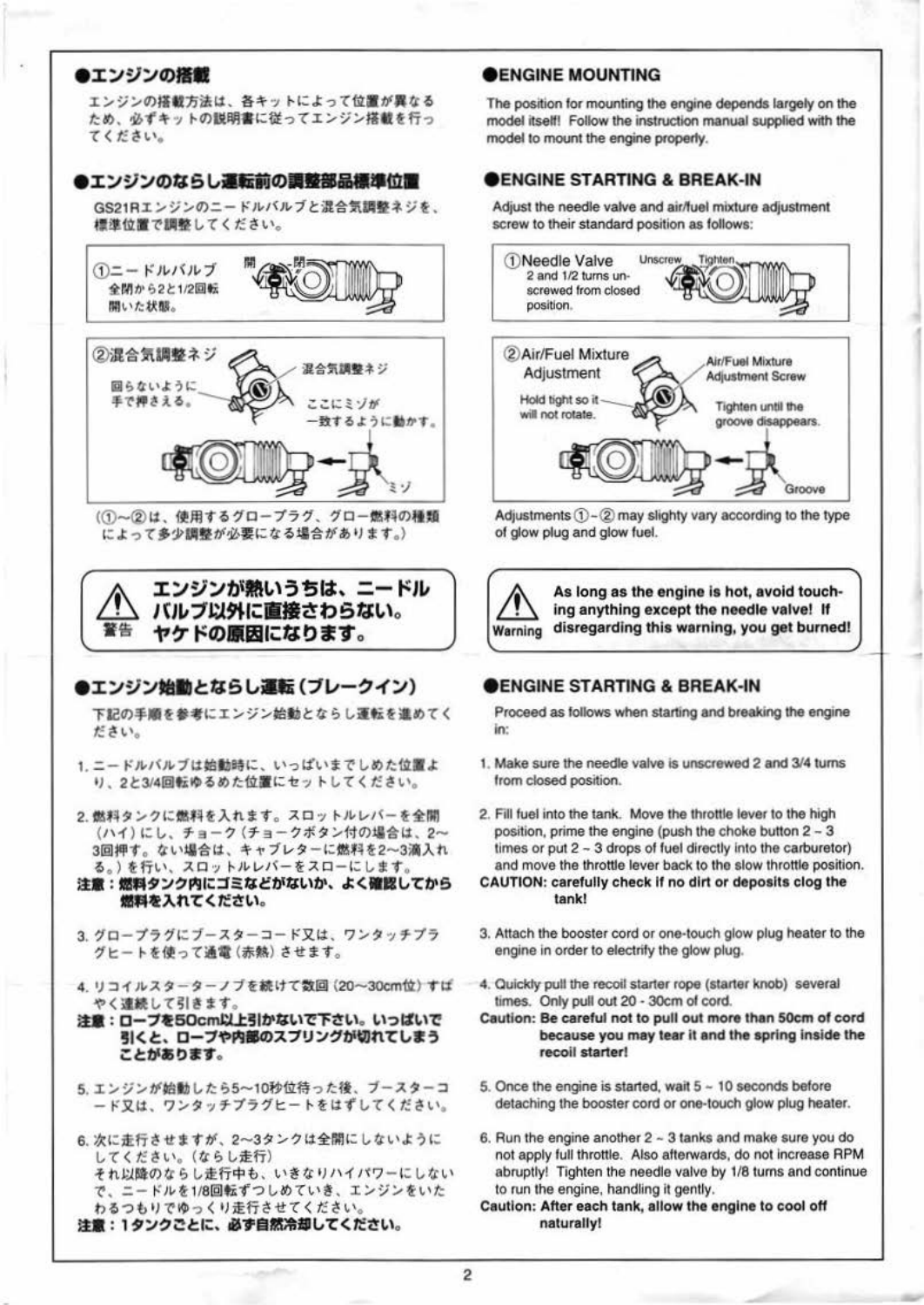7. ならし走行中に、スロットルバルブ調整ネジで、アイド リング回転数を調整します。右方向 (時計回り) に回すと、 アイドリング回転数は高くなります。調整の目安として は、クラッチがつながる回転数と、エンジンがストップ してしまう回転数の中間ぐらいですが、なるべく低いほ うがよいでしょう。



8.ニードルの調整をくり返し行い、スロットルをハイにし たとき、車のスピードが最も早くなった所がニードルバ ルブの最良位置です。 そこからさらに閉じると、スピードが落ちてきます。その

まま走行を続けると、エンジンがこわれてしまいます。す ぐにニードルバルブを開いてください。ニードルバルブ最 良位置から10°~20°開いた位置が、通常走行位置です。

9.通常走行位置が決まったら、混合気調整ネジで、加速時 の混合気を調整します。

車をアイドリング (スロー) で停止させスロットルを高速 側に操作します、この時マフラーから白煙を多く出しな がら、エンジン回転の上がりがもたつくときは、アイド リング (スロー)時の燃料が多すぎるので、混合気調整ネ ジを右 (時計回り)に30'~40'回してください。(混合気 がうすくなる)

又、エンジンが止まったり、白煙がほとんど出ないでエ ンジン回転の上がりが少し遅れるときは、アイドリング (スロー)時の燃料が少なすぎるので、混合気調整ネジを 左 (反時計回り)へ30°~40°回してください。(混合気が こくなる)

混合気調整ネジは、30°~40°位、少しずつ回します。

- ※ニードルバルブの最良位置は、使用するグロープラグ及び、 グロー燃料の種類によって多少異なる場合があります。
- ※ニードルバルブの最良位置は、天候によっても多少左右 されます。

ニードルバルブの最良位置は、全閉より2回転としそれ 以上、しめ込むとエンジンをこわす可能性がありますの で注意してください。

注意:エンジンの調整はすべて走行させながら行ってくだ さい、タイヤを空転させての空ぶかしは、エンジン 破損につながります。

#### ●使用後の手入れ

\*終了する場合、燃料タンク内に残った燃料は全て抜いて ください。

7. During the break-in, adjust the idle rpm with the throttle valve adjustment screw. If rotating it clockwise (right), idle rpm increase. Idle rpm are halfway between rpm when the clutch engages and rpm when the engine stalls. Set idle rpm towards the lower end if possible.



- 8. Now adjust the needle valve. Its optimum setting is when the engine performs best and the throttle control is in the high position. If tightening it further, engine RPM will drop, leading to engine damage. Once you have found the needle valve's optimum setting, unscrew it 10 - 20° for normal operation.
- 9. Once the setting for normal operation is done, set the air/fuel mixture adjustment screw. Stop the car and move the throttle control from the idle position to high position. If fumes exiting the muffler are white and rpm increase slowly, fuel is too abundant during the idle. To lean the mixture, rotate the air/fuel mixture adjustment screw clockwise (right), each time 30 ~ 40'. In the opposite case, if the engine stalls, fumes are not visible and rpm increase slowly, fuel is not abundant enough. This time, richen the mixture and rotate the screw anticlockwise (left), each time 30 - 40'.

Note: The optimum setting may vary according to the kind of glow plug and glow fuel used!

- Note: The optimum setting may vary due to changing weather conditions!
- The best position of Needle-Valve must be opened the Needle-Valve more than 2 turns from the fully closed position. Warning! Closing the Needle-Valve too much carries the risk of seriously damaging the engine.
- Caution: Do these adjustments (from step 8) only while running your car! The engine will be damaged if the wheels are aloof from ground and spinning free.

#### **OMAINTENANCE**

3

\* After running the engine, draw out any leftover fuel from the fuel tank.

\* Draw out fuel from inside the engine as well. Fuel that remains inside the engine, may clog the engine and make it difficult to start.

\*エンジン内部も同じように燃料を抜いてください。内部 に燃料が残ったまま、長期間そのままにしておくと次回 使用する時にエンジンが始動しにくくなりますので注意 してください。

\*エンジン外部の汚れは、メタノールを使ってブラシ等で 落してください。尚、作業中は火気に十分注意してくだ さい。

ガソリンやシンナーなどは、絶対に 使用しない。火災の原因になります。 警告

\* Remove any dirt from the outside of the engine using methanol and a brush. Do not allow fire or any excessive heat source to come into contact with methanol which is highly inflammable! This may cause fires!

Never use gasoline or thinner when cleaning! This may cause Fires! Warning